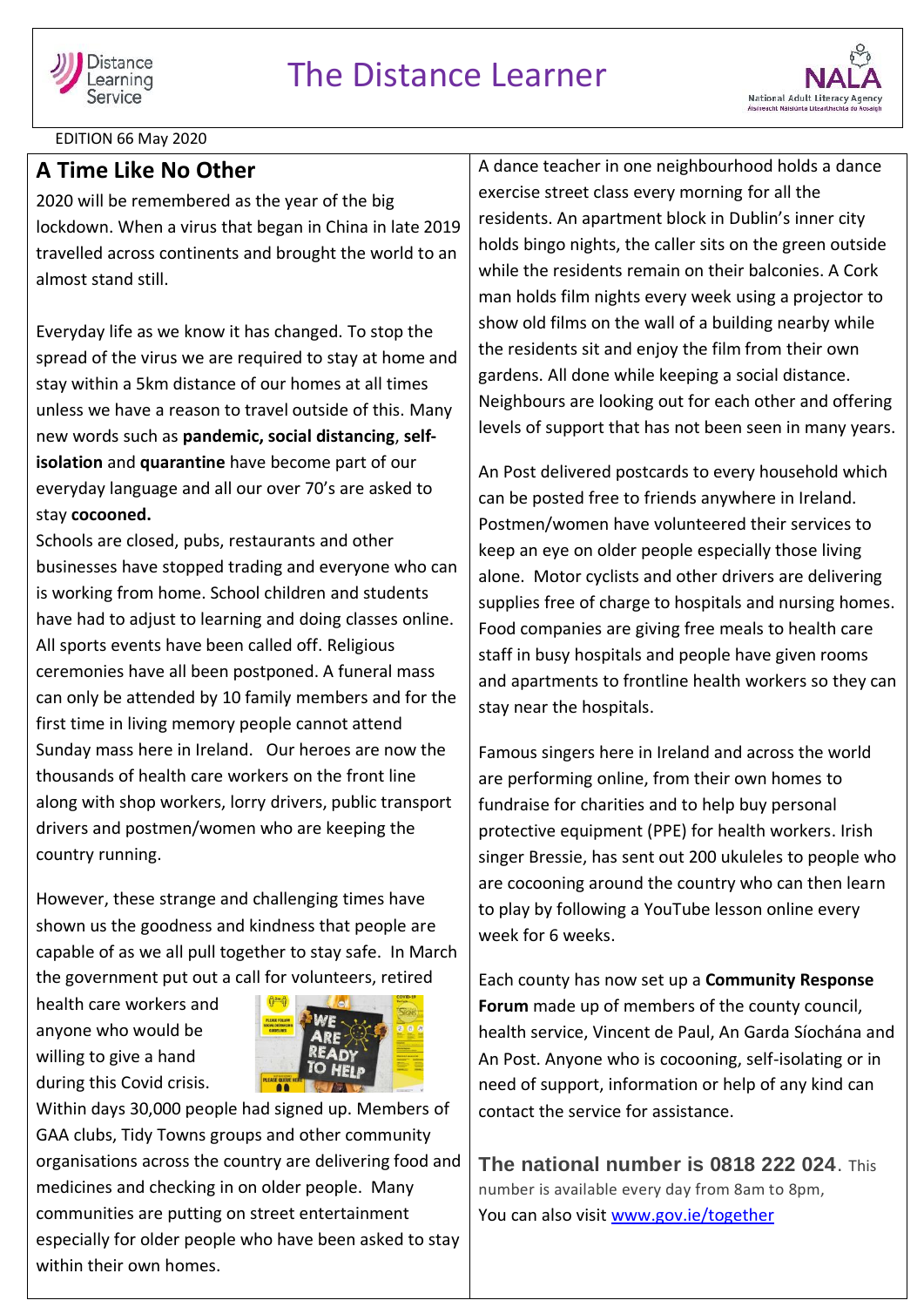## **More homophones**

**Words that sound the same but have a different spelling and meaning**

| aloud/allowed | ceiling / sealing        | knew / new  | some / sum               | waist / waste |
|---------------|--------------------------|-------------|--------------------------|---------------|
| band/banned   | sight $\frac{1}{2}$ site | pain / pane | stairs / stares          | where / were  |
| board / bored | heal / heel / he'll      | real / reel | through / threw/<br>true | wood / would  |

| Choose the correct word from the list above  |                                                 | <b>Maths</b>                                                                           |  |
|----------------------------------------------|-------------------------------------------------|----------------------------------------------------------------------------------------|--|
| 1. ______ did I leave my glasses?            |                                                 | 1. Ann has a car loan for $\epsilon$ 12,000. She will                                  |  |
| 2. A table is made of _______.               |                                                 | also pay 10% interest on the loan. She                                                 |  |
| 3. I bought a $\frac{1}{2}$ car.             |                                                 | will repay the loan and interest over 5                                                |  |
| 4. I broke the _____ of my shoe.             |                                                 | years.                                                                                 |  |
| 5. Smoking is not _______ indoors.           |                                                 | a. How much will she have to repay<br>each year?                                       |  |
| 6. I hope my sore finger will _______ soon   |                                                 | b. If she repays the loan every month,                                                 |  |
| 7. I have a $\frac{1}{\sqrt{2}}$ in my ear.  |                                                 | how much will she pay per month?                                                       |  |
| 8. I need to paint the _______ of my room.   |                                                 |                                                                                        |  |
| 9. There are a lot of steps on that _______. |                                                 | 2. Tom works 40 hours each week. He                                                    |  |
| 10. He climbed in ________ a window.         |                                                 | works 1/5 of his hours at the office and                                               |  |
| 11. Put all your ______ in the bin.          |                                                 | the rest from home.                                                                    |  |
| 12. Is it _______ or is it a fake?           |                                                 | a. How many hours does he work at<br>the office?                                       |  |
| 13.1 _______ her years ago.                  |                                                 | b. How many hours does he work from                                                    |  |
| 14. That maths ______ is difficult.          |                                                 | home?                                                                                  |  |
|                                              | 15. Can you read it _______ so we can hear you. |                                                                                        |  |
|                                              |                                                 | 3. I need to buy 3 loaves of bread.                                                    |  |
| Write down the past tense of these action    |                                                 | In shop X, I can buy a loaf for $\epsilon$ 2.20, if I                                  |  |
| words (the first one is done for you)        |                                                 | buy 2, I get a 3 <sup>rd</sup> loaf free.<br>In shop Y the same loaf costs $E2.30$ but |  |
|                                              |                                                 | if I buy 3 loaves, I will get a 20%                                                    |  |
| Everyday                                     | <b>yesterday</b>                                | discount.                                                                              |  |
| $\bullet$ I make<br>l say                    | <u>I</u> made                                   | a. How much will I pay for 3 loaves in                                                 |  |
| $\bullet$ Ithink                             | l and                                           | shop X?                                                                                |  |
| I buy                                        |                                                 | b. How much will I pay for 3 loaves in                                                 |  |
| I see                                        |                                                 | shop Y?                                                                                |  |
| I am                                         |                                                 | 4. I can buy 8 oranges for €4.80.                                                      |  |
| I drive                                      |                                                 | a. How much will I pay for 10?<br>b. How much will I pay for 4?                        |  |
| I hear                                       |                                                 |                                                                                        |  |
| I know                                       |                                                 |                                                                                        |  |
|                                              |                                                 | answers                                                                                |  |
| I bring                                      |                                                 | $0 \nu 799$<br>99e<br>`†                                                               |  |
| I sing                                       |                                                 | ZS'SJQ<br>$0 \uparrow \downarrow \ni s$<br>$\cdot \varepsilon$<br>zeq<br>- 7<br>8 g    |  |
| I try<br>I sleep                             |                                                 | 07799<br>$0 \nu 9$ Z $\theta$ <sup>B</sup><br>$\mathbf{I}$                             |  |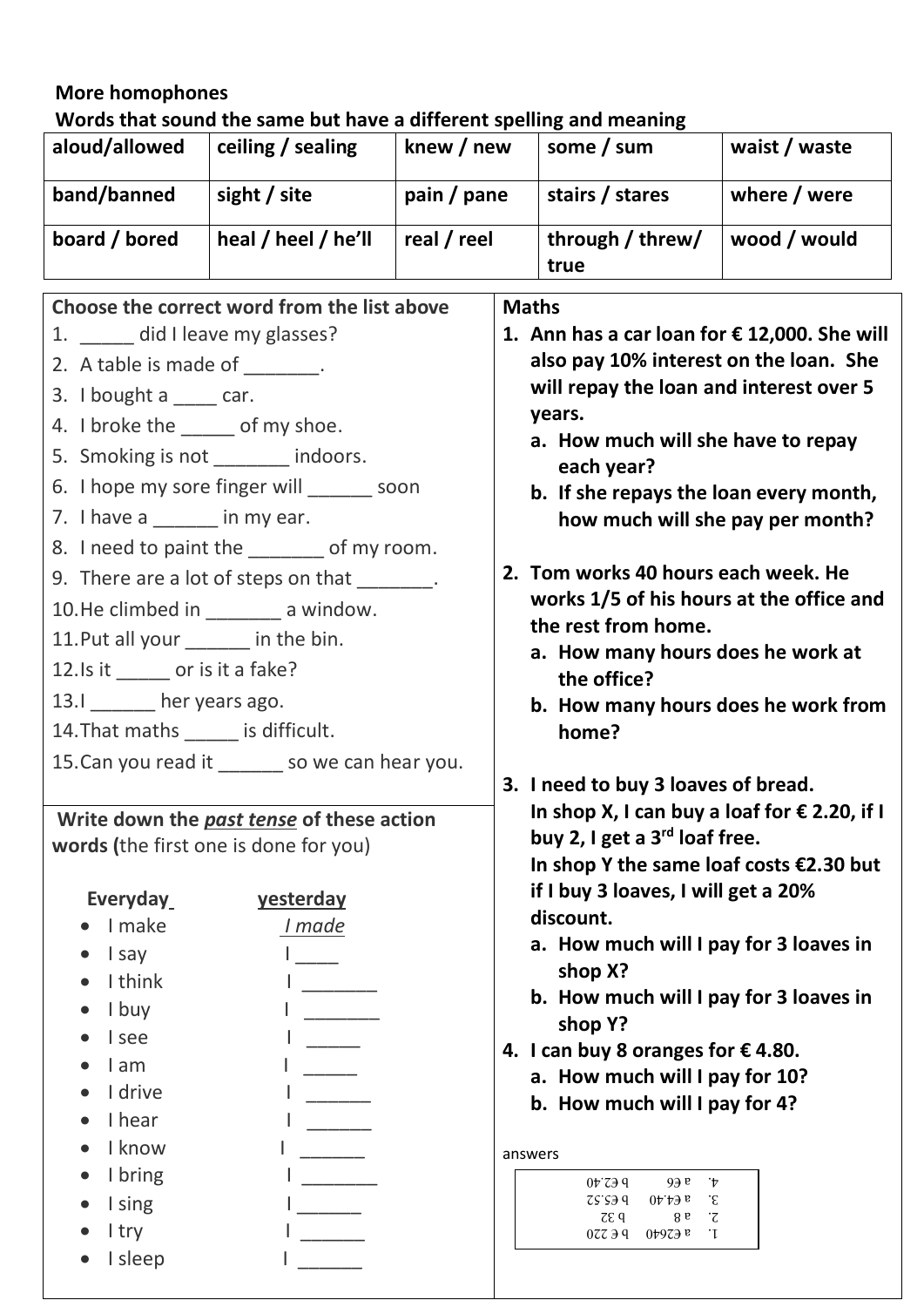